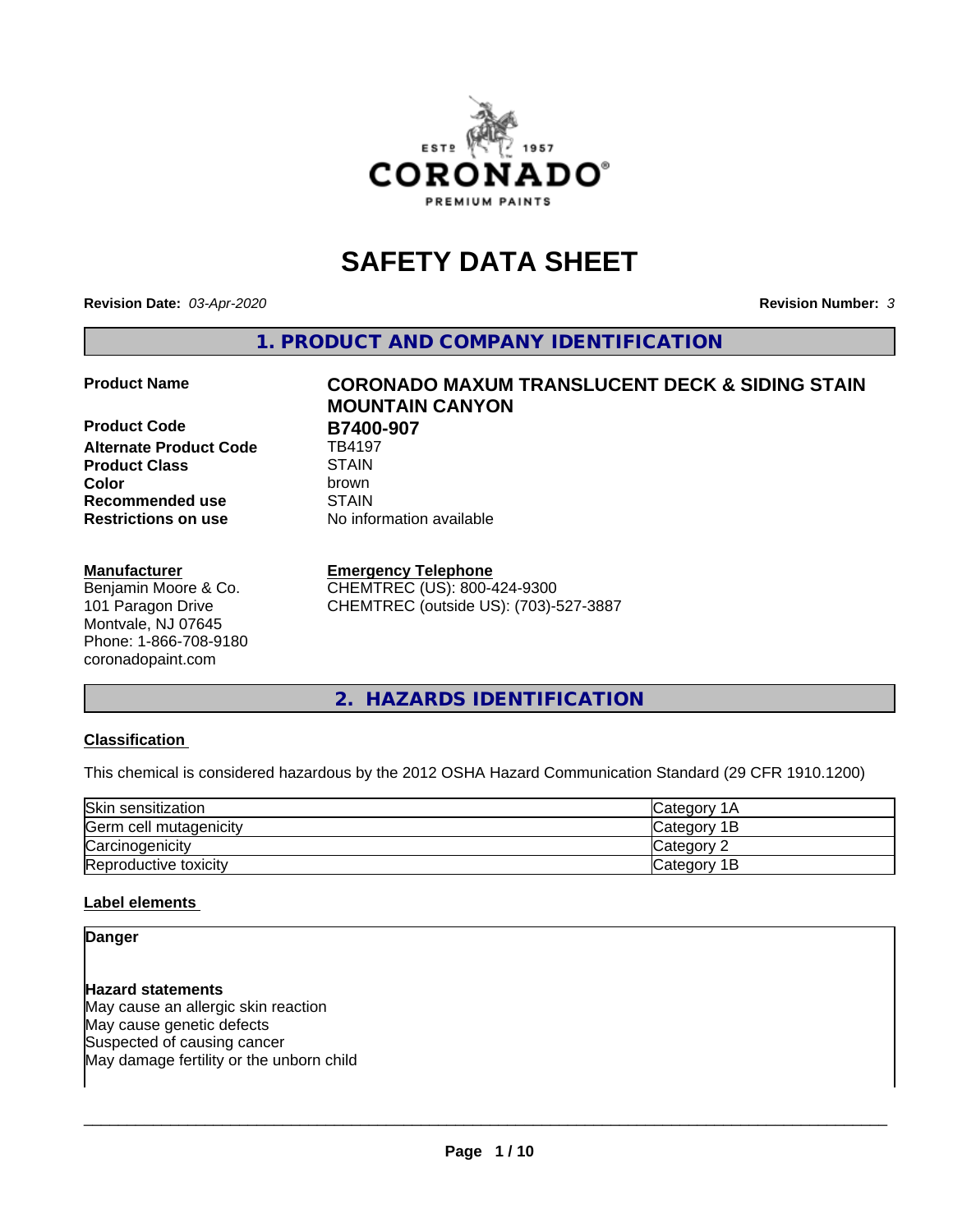

**Appearance** liquid

**Odor** little or no odor

#### **Precautionary Statements - Prevention**

Obtain special instructions before use Do not handle until all safety precautions have been read and understood Use personal protective equipment as required Avoid breathing dust/fume/gas/mist/vapors/spray Contaminated work clothing should not be allowed out of the workplace Wear protective gloves

#### **Precautionary Statements - Response**

IF exposed or concerned: Get medical advice/attention **Skin** IF ON SKIN: Wash with plenty of soap and water If skin irritation or rash occurs: Get medical advice/attention Wash contaminated clothing before reuse

#### **Precautionary Statements - Storage**

Store locked up

#### **Precautionary Statements - Disposal**

Dispose of contents/container to an approved waste disposal plant

#### **Hazards not otherwise classified (HNOC)**

Not applicable

#### **Other information**

No information available

#### **3. COMPOSITION INFORMATION ON COMPONENTS**

| <b>Chemical name</b>                               | CAS No.       | Weight-%    |
|----------------------------------------------------|---------------|-------------|
| Propylene glycol                                   | $57 - 55 - 6$ | $1 - 5$     |
| 2-Amino-2-methly-1-propanol                        | 124-68-5      | $0.1 - 0.5$ |
| Poly(oxy-1,2-ethanediyl),                          | 104810-48-2   | $0.1 - 0.5$ |
| .alpha.-[3-[3-(2H-benzotriazol-2-yl)-5-(1,1-dimeth |               |             |
| ylethyl)-4-hydroxyphenyl]-1-oxopropyl]-.omega.-h   |               |             |
| ydroxy-                                            |               |             |
| Decanedioic acid,                                  | 41556-26-7    | $0.1 - 0.5$ |
| bis(1,2,2,6,6-pentamethyl-4-piperidinyl) ester     |               |             |
| Carbamic acid, 1H-benzimidazol-2-yl-, methyl       | 10605-21-7    | $0.1 - 0.5$ |
| ester                                              |               |             |
| Poly(oxy-1,2-ethanediyl),                          | 104810-47-1   | $0.1 - 0.5$ |
| .alpha.-[3-[3-(2H-benzotriazol-2-yl)-5-(1,1-dimeth |               |             |
| ylethyl)-4-hydroxyphenyl]-1-oxopropyl]-.omega.-[   |               |             |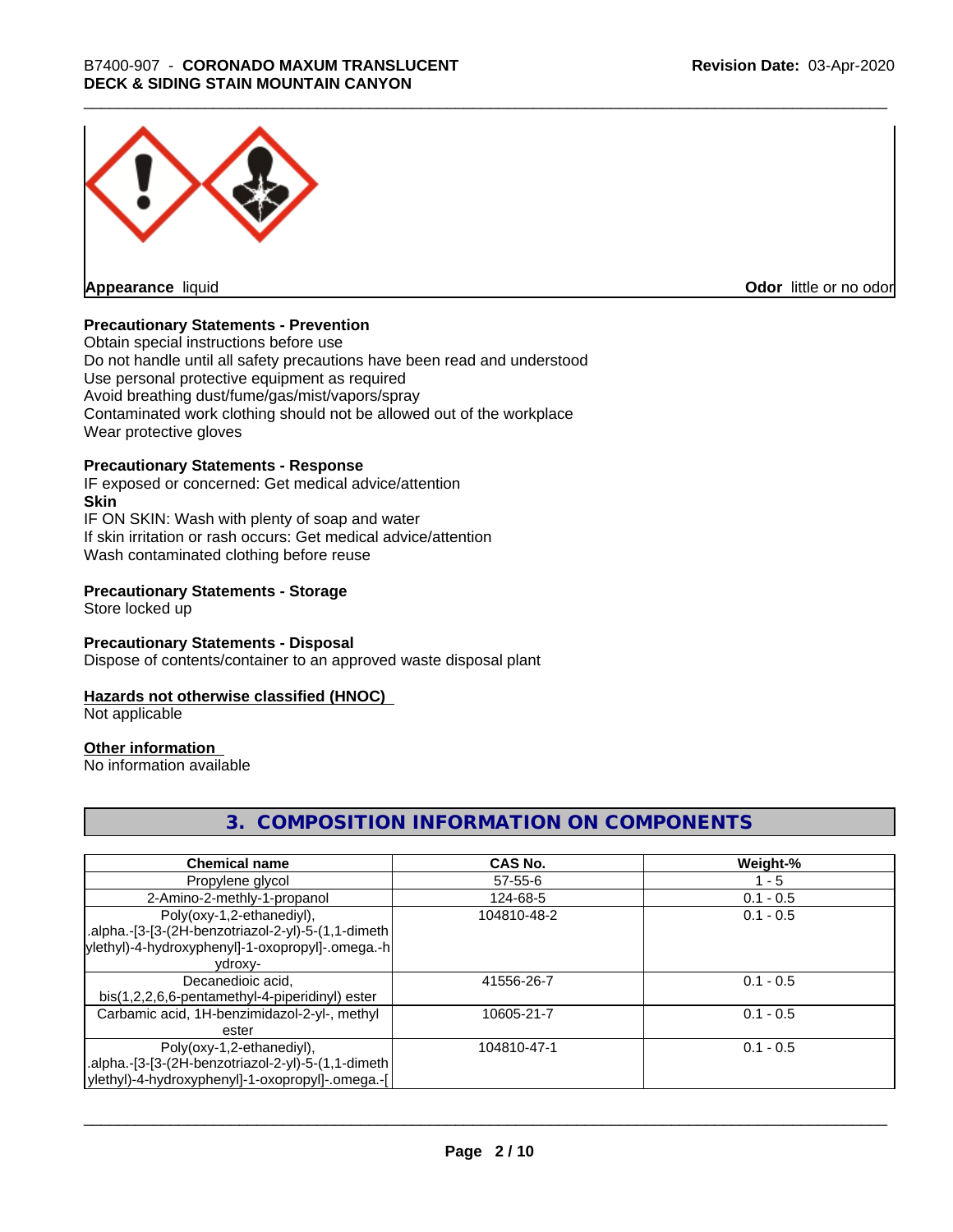| 3-[3-(2H-benzotriazol-2-yl)-5-(1,1-dimethylethyl)- |            |     |
|----------------------------------------------------|------------|-----|
| 4-hydroxyphenyll-1-oxoprop                         |            |     |
| Cobalt neodecanoate                                | ר בר<br>ີາ | v.J |

|                                                  | 4. FIRST AID MEASURES                                                                                                                                                                                                               |
|--------------------------------------------------|-------------------------------------------------------------------------------------------------------------------------------------------------------------------------------------------------------------------------------------|
| <b>General Advice</b>                            | If symptoms persist, call a physician. Show this safety data sheet to the doctor in<br>attendance.                                                                                                                                  |
| <b>Eye Contact</b>                               | Rinse thoroughly with plenty of water for at least 15 minutes and consult a<br>physician.                                                                                                                                           |
| <b>Skin Contact</b>                              | Wash off immediately with soap and plenty of water while removing all<br>contaminated clothes and shoes. If skin irritation persists, call a physician. Wash<br>clothing before reuse. Destroy contaminated articles such as shoes. |
| <b>Inhalation</b>                                | Move to fresh air. If symptoms persist, call a physician.                                                                                                                                                                           |
| Ingestion                                        | Clean mouth with water and afterwards drink plenty of water. Consult a physician<br>if necessary.                                                                                                                                   |
| <b>Most Important</b><br><b>Symptoms/Effects</b> | May cause allergic skin reaction.                                                                                                                                                                                                   |
| <b>Notes To Physician</b>                        | Treat symptomatically.                                                                                                                                                                                                              |

**5. FIRE-FIGHTING MEASURES**

| <b>Suitable Extinguishing Media</b>                                              | Use extinguishing measures that are appropriate to local<br>circumstances and the surrounding environment.                                   |
|----------------------------------------------------------------------------------|----------------------------------------------------------------------------------------------------------------------------------------------|
| Protective equipment and precautions for firefighters                            | As in any fire, wear self-contained breathing apparatus<br>pressure-demand, MSHA/NIOSH (approved or equivalent)<br>and full protective gear. |
| <b>Specific Hazards Arising From The Chemical</b>                                | Closed containers may rupture if exposed to fire or<br>extreme heat.                                                                         |
| Sensitivity to mechanical impact                                                 | No.                                                                                                                                          |
| Sensitivity to static discharge                                                  | No.                                                                                                                                          |
| <b>Flash Point Data</b><br>Flash point (°F)<br>Flash Point (°C)<br><b>Method</b> | Not applicable<br>Not applicable<br>Not applicable                                                                                           |
| <b>Flammability Limits In Air</b>                                                |                                                                                                                                              |
| Lower flammability limit:<br><b>Upper flammability limit:</b>                    | Not applicable<br>Not applicable                                                                                                             |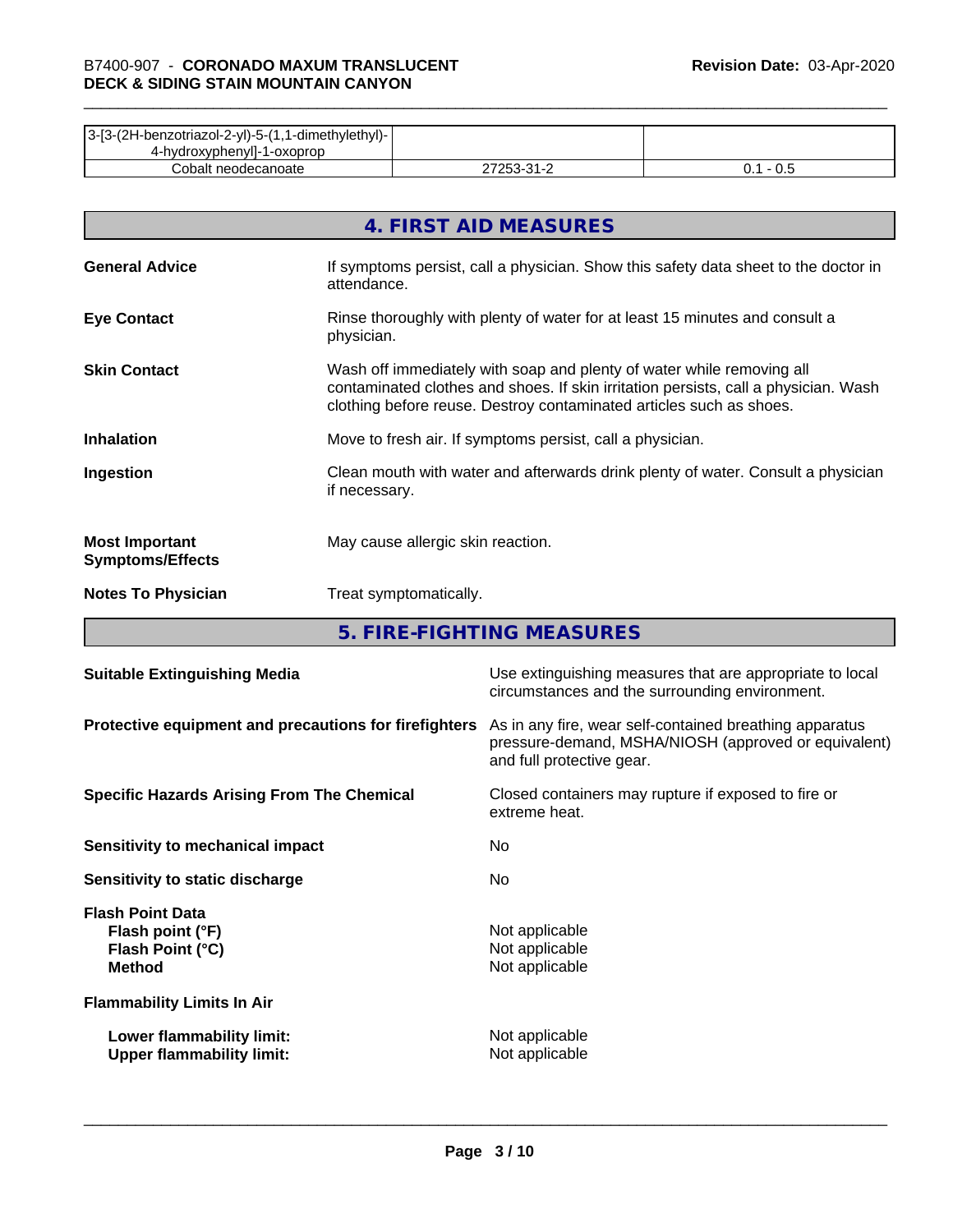| <u>NFPA</u>         | <b>Health: 2</b> | <b>Flammability: 0</b> | <b>Instability: 0</b> | <b>Special: Not Applicable</b> |
|---------------------|------------------|------------------------|-----------------------|--------------------------------|
| <b>ALCOVATIVITY</b> |                  |                        |                       |                                |

### **NFPA Legend**

- 0 Not Hazardous
- 1 Slightly
- 2 Moderate
- 3 High
- 4 Severe

*The ratings assigned are only suggested ratings, the contractor/employer has ultimate responsibilities for NFPA ratings where this system is used.*

*Additional information regarding the NFPA rating system is available from the National Fire Protection Agency (NFPA) at www.nfpa.org.*

#### **6. ACCIDENTAL RELEASE MEASURES**

| <b>Personal Precautions</b>      | Avoid contact with skin, eyes and clothing. Ensure adequate ventilation.                                                                                                         |  |  |
|----------------------------------|----------------------------------------------------------------------------------------------------------------------------------------------------------------------------------|--|--|
| <b>Other Information</b>         | Prevent further leakage or spillage if safe to do so.                                                                                                                            |  |  |
| <b>Environmental precautions</b> | See Section 12 for additional Ecological Information.                                                                                                                            |  |  |
| <b>Methods for Cleaning Up</b>   | Soak up with inert absorbent material. Sweep up and shovel into suitable<br>containers for disposal.                                                                             |  |  |
|                                  | 7. HANDLING AND STORAGE                                                                                                                                                          |  |  |
| Handling                         | Avoid contact with skin, eyes and clothing. Avoid breathing vapors, spray mists or<br>sanding dust. In case of insufficient ventilation, wear suitable respiratory<br>equipment. |  |  |
| <b>Storage</b>                   | Keep container tightly closed. Keep out of the reach of children.                                                                                                                |  |  |
| <b>Incompatible Materials</b>    | No information available                                                                                                                                                         |  |  |

#### **8. EXPOSURE CONTROLS/PERSONAL PROTECTION**

#### **Exposure Limits**

*No exposure limits have been established for this product.*

#### **Legend**

| <b>Engineering Measures</b>          | Ensure adequate ventilation, especially in confined areas.                                                                                                                                                                                                                                                          |  |  |
|--------------------------------------|---------------------------------------------------------------------------------------------------------------------------------------------------------------------------------------------------------------------------------------------------------------------------------------------------------------------|--|--|
| <b>Personal Protective Equipment</b> |                                                                                                                                                                                                                                                                                                                     |  |  |
| <b>Eye/Face Protection</b>           | Safety glasses with side-shields.                                                                                                                                                                                                                                                                                   |  |  |
| <b>Skin Protection</b>               | Protective gloves and impervious clothing.                                                                                                                                                                                                                                                                          |  |  |
| <b>Respiratory Protection</b>        | Use only with adequate ventilation. In operations where exposure limits are<br>exceeded, use a NIOSH approved respirator that has been selected by a<br>technically qualified person for the specific work conditions. When spraying the<br>product or applying in confined areas, wear a NIOSH approved respirator |  |  |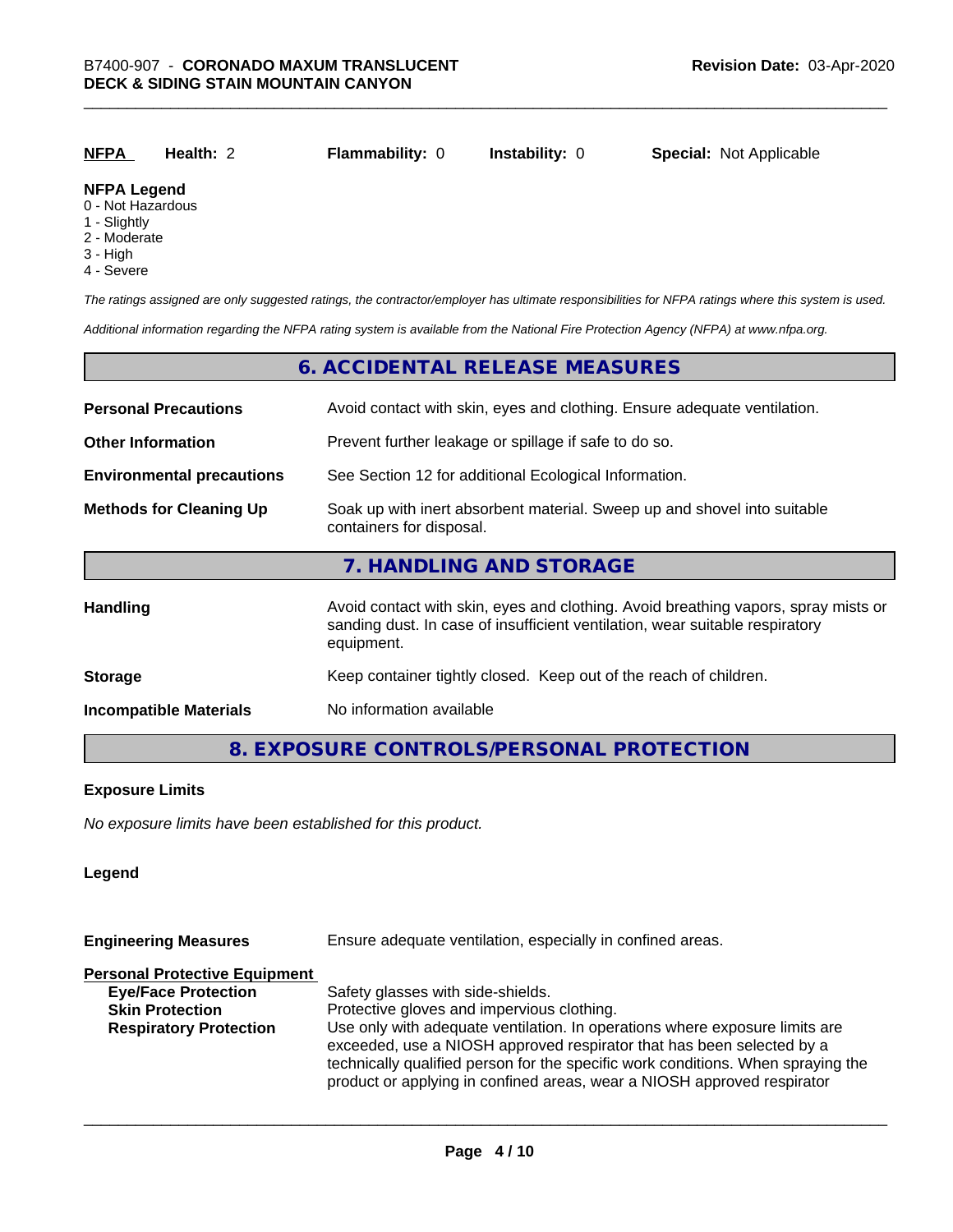specified for paint spray or organic vapors.

**Hygiene Measures** Avoid contact with skin, eyes and clothing. Remove and wash contaminated clothing before re-use. Wash thoroughly after handling.

#### **9. PHYSICAL AND CHEMICAL PROPERTIES**

**Appearance** liquid **Odor** little or no odor **Odor Threshold** No information available **Density (Ibs/gal)** 8.55 - 8.65 **Specific Gravity** 1.02 - 1.04 **pH** No information available **Viscosity (cps)** No information available **Solubility(ies)** No information available **Evaporation Rate No information available No information available Vapor pressure** No information available **Vapor density No information available No** information available **Wt. % Solids** 20 - 30 **Vol. % Solids** 15 - 25 **Wt. % Volatiles** 70 - 80 **Vol. % Volatiles** 75 - 85 **VOC Regulatory Limit (g/L)** < 250 **Boiling Point (°F)** 212 **Boiling Point (°C)** 100 **Freezing point (°F)** 32 **Freezing Point (°C)**<br> **Flash point (°F)**<br> **Flash point (°F)**<br> **Point (°F)**<br> **Point (°F)**<br> **Point (°F)**<br> **Point (°F) Flash point (°F)**<br> **Flash Point (°C)**<br> **Flash Point (°C)**<br> **C Flash Point (°C) Method** Not applicable **Flammability (solid, gas)** Not applicable<br> **Upper flammability limit:** Not applicable **Upper flammability limit: Lower flammability limit:** Not applicable **Autoignition Temperature (°F)** No information available **Autoignition Temperature (°C)** No information available **Decomposition Temperature (°F)** No information available **Decomposition Temperature (°C)** No information available **Partition coefficient Contract Contract Contract Contract Contract Contract Contract Contract Contract Contract Contract Contract Contract Contract Contract Contract Contract Contract Contract Contract Contract Contract** 

**No information available** 

#### **10. STABILITY AND REACTIVITY**

| <b>Reactivity</b>                       | Not Applicable                           |
|-----------------------------------------|------------------------------------------|
| <b>Chemical Stability</b>               | Stable under normal conditions.          |
| <b>Conditions to avoid</b>              | Prevent from freezing.                   |
| <b>Incompatible Materials</b>           | No materials to be especially mentioned. |
| <b>Hazardous Decomposition Products</b> | None under normal use.                   |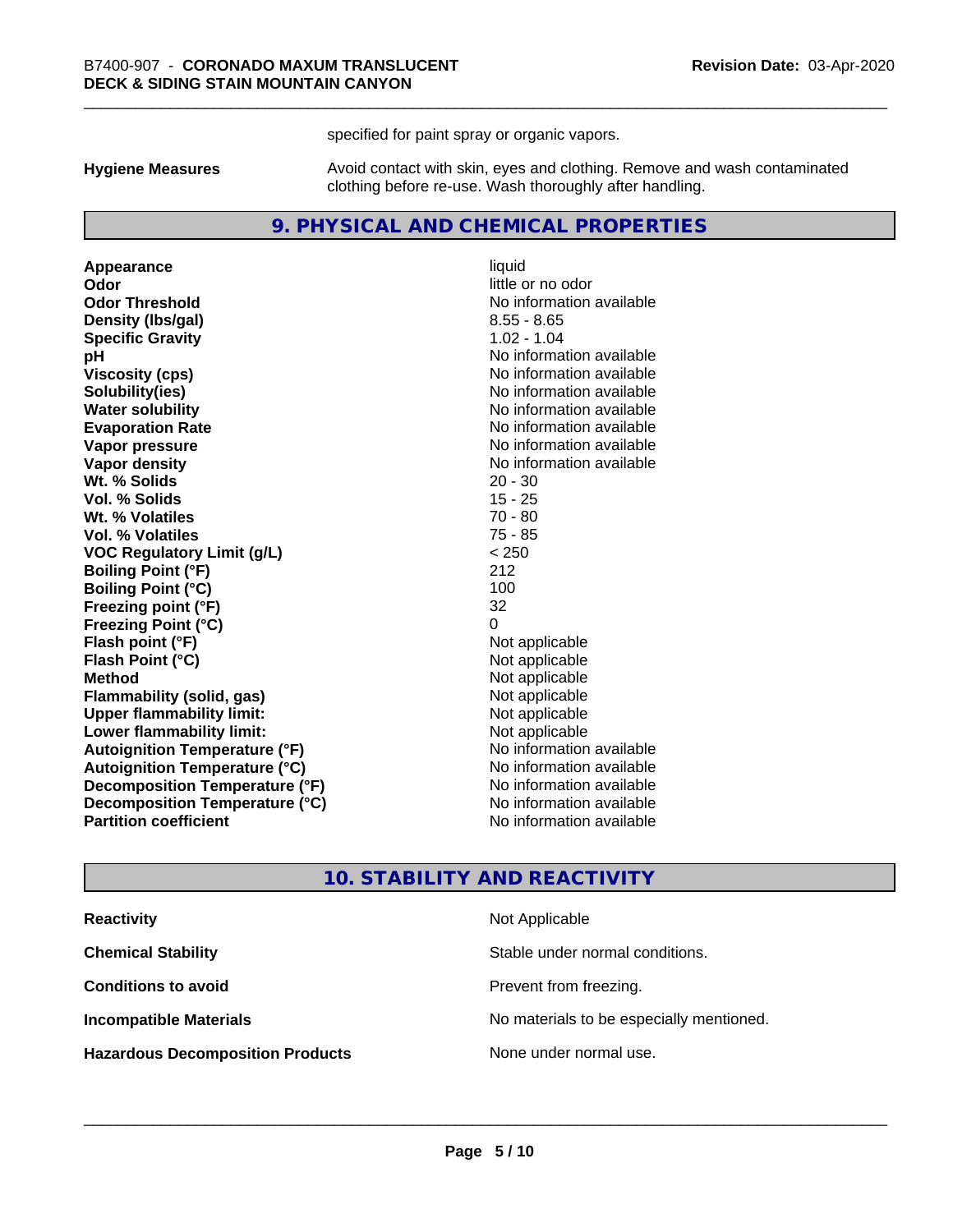## **Possibility of hazardous reactions** None under normal conditions of use. **11. TOXICOLOGICAL INFORMATION Product Information Information on likely routes of exposure Principal Routes of Exposure** Eye contact, skin contact and inhalation. **Acute Toxicity Product Information** No information available **Symptoms related to the physical,chemical and toxicological characteristics Symptoms** No information available **Delayed and immediate effects as well as chronic effects from short and long-term exposure Eye contact** May cause slight irritation. **Skin contact** Substance may cause slight skin irritation. Prolonged or repeated contact may dry skin and cause irritation. **Inhalation** May cause irritation of respiratory tract. **Ingestion Ingestion may cause gastrointestinal irritation**, nausea, vomiting and diarrhea. **Sensitization** May cause an allergic skin reaction **Neurological Effects** No information available. **Mutagenic Effects** Suspected of causing genetic defects. **Reproductive Effects** May damage fertility or the unborn child. **Developmental Effects** No information available.<br> **Target organ effects** No information available **Target organ effects** No information available.<br> **STOT - single exposure** No information available. **STOT** - single exposure **STOT** - **repeated exposure** No information available. **Other adverse effects** No information available. **Aspiration Hazard** No information available **Numerical measures of toxicity The following values are calculated based on chapter 3.1 of the GHS document**

| <b>ATEmix (oral)</b> | 677021 mg/kg |
|----------------------|--------------|
| ATEmix (dermal)      | 704102 mg/kg |

#### **Component Information**

| Chemical name                        | Oral LD50            | Dermal LD50                       | <b>Inhalation LC50</b> |
|--------------------------------------|----------------------|-----------------------------------|------------------------|
| Propylene glycol                     | $= 20$ g/kg (Rat)    | $= 20800$ mg/kg (Rabbit)          |                        |
| 57-55-6                              |                      |                                   |                        |
| 2-Amino-2-methly-1-propanol          | $= 2900$ mg/kg (Rat) | $>$ 2000 mg/kg (Rabbit)           |                        |
| 124-68-5                             |                      |                                   |                        |
| Decanedioic acid,                    | $= 2615$ mg/kg (Rat) |                                   |                        |
| bis(1,2,2,6,6-pentamethyl-4-piperidi |                      |                                   |                        |
| nyl) ester                           |                      |                                   |                        |
| 41556-26-7                           |                      |                                   |                        |
| Carbamic acid,                       | $>$ 5050 mg/kg (Rat) | $> 10000$ mg/kg (Rabbit) = 2 g/kg | -                      |
| 1H-benzimidazol-2-yl-, methyl ester  | $= 6400$ mg/kg (Rat) | $Rat$ = 8500 mg/kg (Rabbit)       |                        |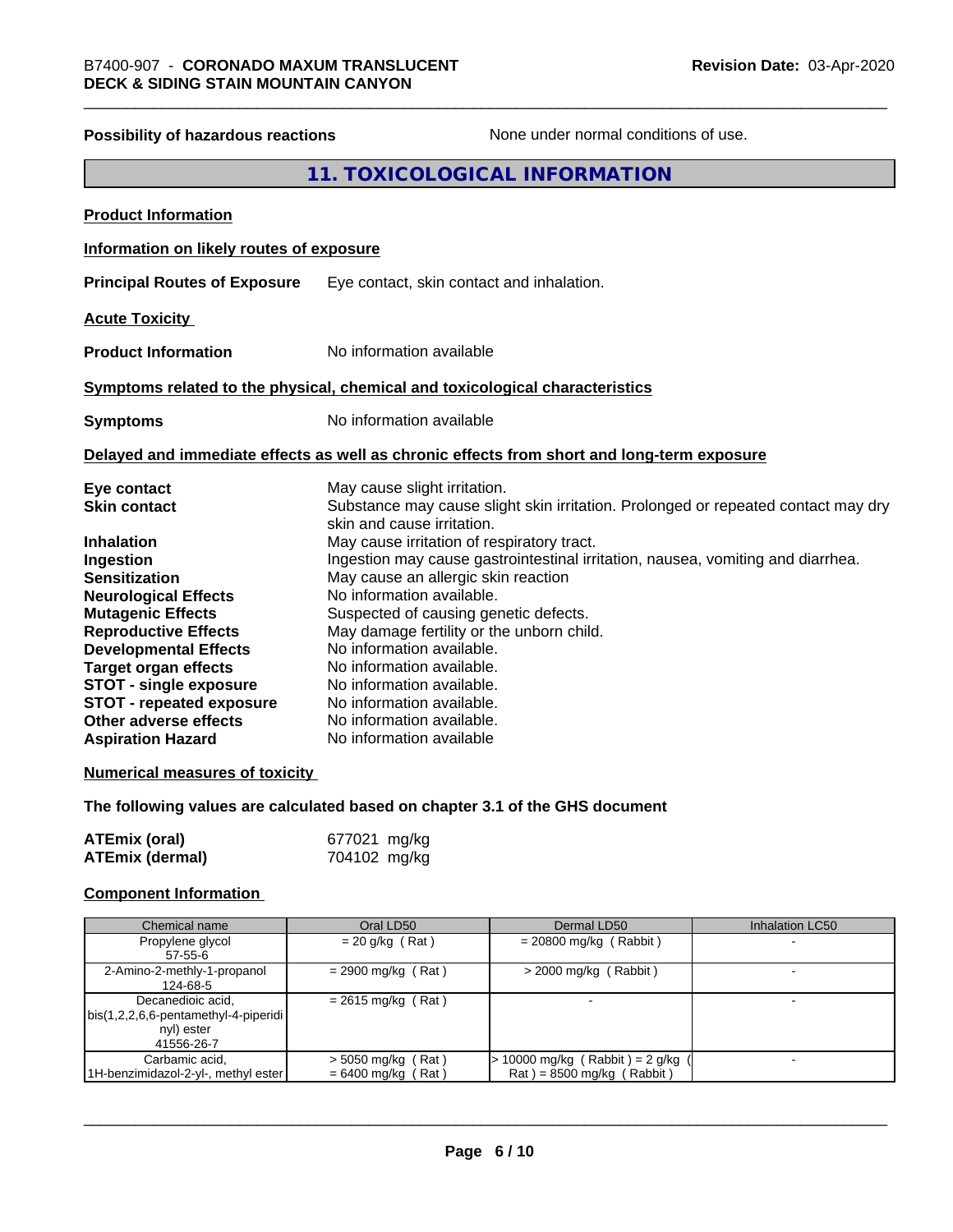| $\sim$<br>$\sim$ $\sim$ $\sim$<br>-<br>۱۲۱۱۰<br>.<br>. .           |   |                        |  |
|--------------------------------------------------------------------|---|------------------------|--|
| `∩h⊾<br>าoate                                                      | - | 0.500<br>W<br>- -<br>ີ |  |
| $\sim$<br>- ה<br>$ -$<br>$\sim$ $\sim$ $\sim$ $\sim$ $\sim$ $\sim$ |   |                        |  |

#### **Chronic Toxicity**

#### **Carcinogenicity**

*The information below indicateswhether each agency has listed any ingredient as a carcinogen:.*

| <b>Chemical name</b> | <b>IARC</b>                          | <b>NTP</b>                                    | <b>OSHA</b> |
|----------------------|--------------------------------------|-----------------------------------------------|-------------|
| Cobalt neodecanoate  | 2B<br>- Possible Human<br>Carcinogen | Reasonably<br>Anticipated Human<br>Carcinoɑen | ∟isted      |

• Cobalt and cobalt compounds are listed as possible human carcinogens by IARC (2B). However, there is inadequate evidence of the carcinogenicity of cobalt and cobalt compounds in humans.

#### **Legend**

IARC - International Agency for Research on Cancer NTP - National Toxicity Program OSHA - Occupational Safety & Health Administration

**12. ECOLOGICAL INFORMATION**

#### **Ecotoxicity Effects**

The environmental impact of this product has not been fully investigated.

#### **Product Information**

#### **Acute Toxicity to Fish**

No information available

#### **Acute Toxicity to Aquatic Invertebrates**

No information available

#### **Acute Toxicity to Aquatic Plants**

No information available

#### **Persistence / Degradability**

No information available.

#### **Bioaccumulation**

There is no data for this product.

#### **Mobility in Environmental Media**

No information available.

#### **Ozone**

No information available

#### **Component Information**

#### **Acute Toxicity to Fish**

Propylene glycol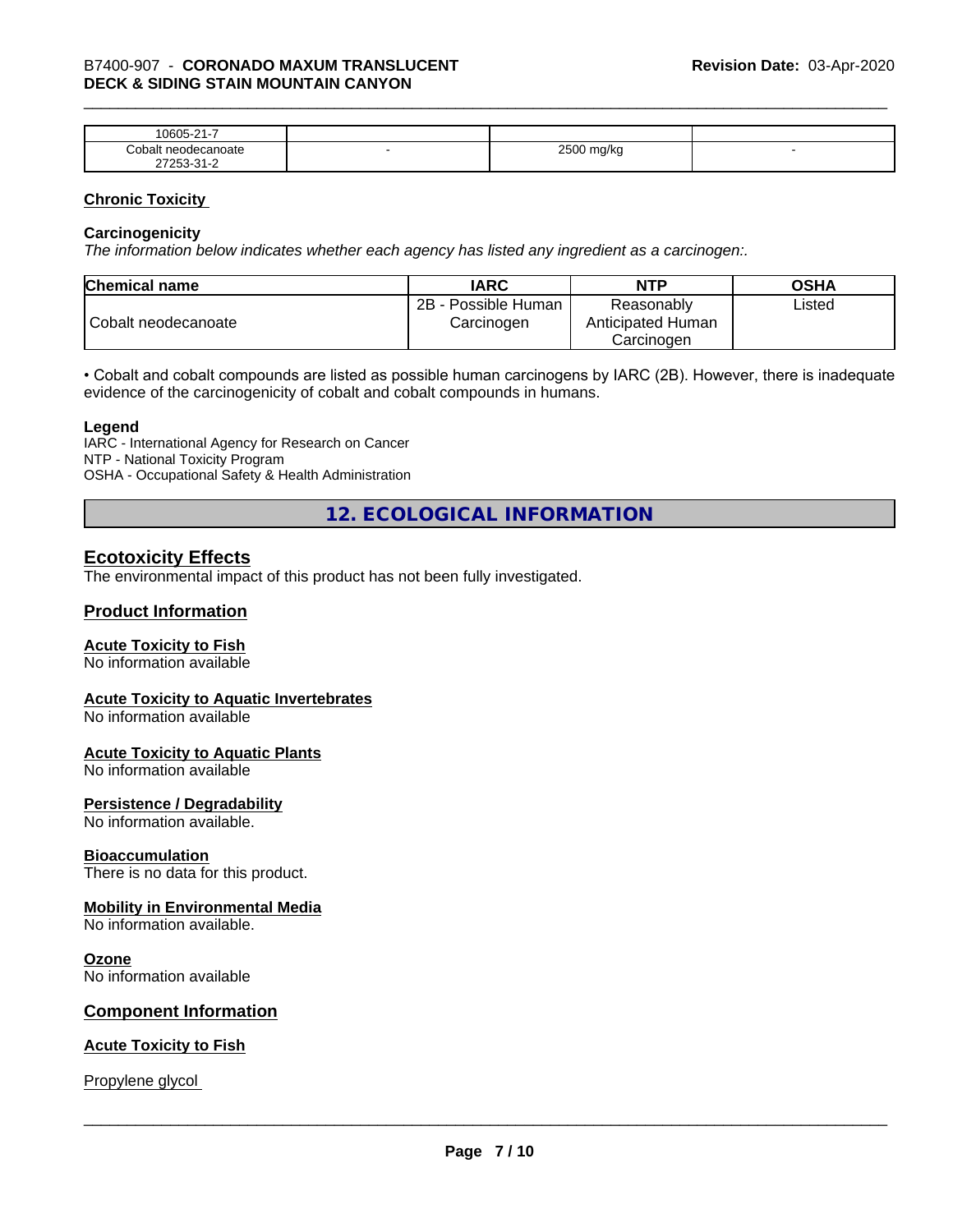LC50: 710 mg/L (Fathead Minnow - 96 hr.) Carbamic acid, 1H-benzimidazol-2-yl-, methyl ester LC50: 1.5 mg/L (Rainbow Trout - 96 hr.)

#### **Acute Toxicity to Aquatic Invertebrates**

#### Propylene glycol

EC50: > 10000 mg/L (Daphnia magna - 24 hr.) Carbamic acid, 1H-benzimidazol-2-yl-, methyl ester LC50: 0.22 mg/L (water flea - 48 hr.)

#### **Acute Toxicity to Aquatic Plants**

No information available

|                              | 13. DISPOSAL CONSIDERATIONS                                                                                                                                                                                               |
|------------------------------|---------------------------------------------------------------------------------------------------------------------------------------------------------------------------------------------------------------------------|
| <b>Waste Disposal Method</b> | Dispose of in accordance with federal, state, and local regulations. Local<br>requirements may vary, consult your sanitation department or state-designated<br>environmental protection agency for more disposal options. |
|                              | <b>14. TRANSPORT INFORMATION</b>                                                                                                                                                                                          |
| <b>DOT</b>                   | Not regulated                                                                                                                                                                                                             |
| ICAO / IATA                  | Not regulated                                                                                                                                                                                                             |
| IMDG / IMO                   | Not regulated                                                                                                                                                                                                             |

**15. REGULATORY INFORMATION**

#### **International Inventories**

| <b>TSCA: United States</b> | Yes - All components are listed or exempt. |
|----------------------------|--------------------------------------------|
| <b>DSL: Canada</b>         | Yes - All components are listed or exempt. |

#### **Federal Regulations**

#### **SARA 311/312 hazardous categorization**

| Acute health hazard               | Yes |  |
|-----------------------------------|-----|--|
| Chronic Health Hazard             | Yes |  |
| Fire hazard                       | N٥  |  |
| Sudden release of pressure hazard | N٥  |  |
| Reactive Hazard                   | N٥  |  |

#### **SARA 313**

Section 313 of Title III of the Superfund Amendments and Reauthorization Act of 1986 (SARA). This product contains a chemical or chemicals which are subject to the reporting requirements of the Act and Title 40 of the Code of Federal Regulations, Part 372: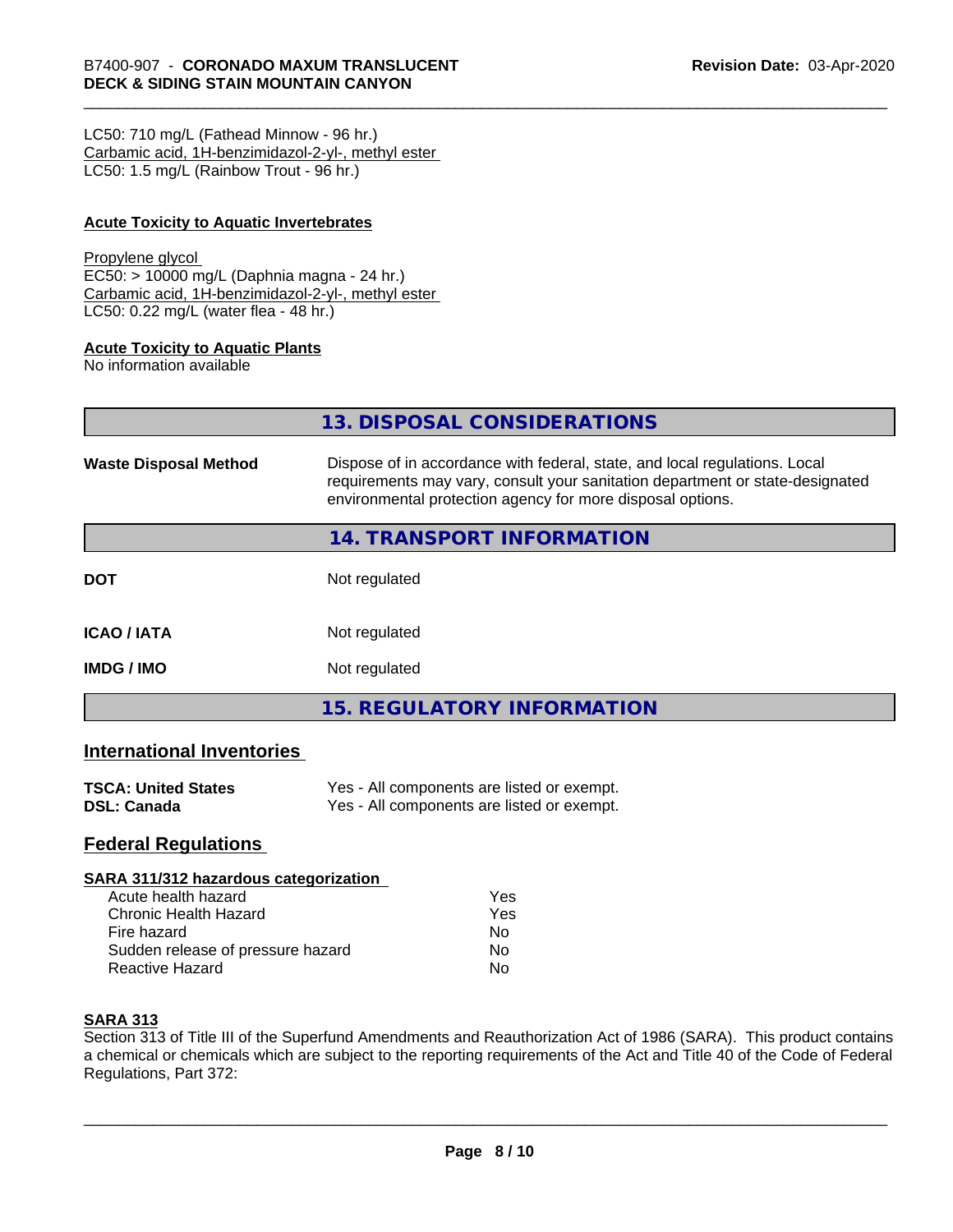#### *None*

#### **Clean Air Act,Section 112 Hazardous Air Pollutants (HAPs) (see 40 CFR 61)**

This product contains the following HAPs:

| <b>Chemical name</b> | CAS No.    | Weight-%    | <b>Hazardous Air Pollutant</b> |
|----------------------|------------|-------------|--------------------------------|
|                      |            |             | (HAP)                          |
| Cobalt neodecanoate  | 27253-31-2 | $0.1 - 0.5$ | Listed                         |

#### **US State Regulations**

#### **California Proposition 65**

**WARNING:** Cancer and Reproductive Harm– www.P65warnings.ca.gov

#### **State Right-to-Know**

| <b>Chemical name</b>                  | <b>Massachusetts</b> | <b>New Jersey</b> | Pennsylvania |
|---------------------------------------|----------------------|-------------------|--------------|
| Propylene glycol                      |                      |                   |              |
| Carbamic acid, 1H-benzimidazol-2-yl-, |                      |                   |              |
| methyl ester                          |                      |                   |              |
| Cobalt neodecanoate                   |                      |                   |              |

#### **Legend**

X - Listed

**16. OTHER INFORMATION**

| HMIS | Health: $2^*$ | <b>Flammability: 0</b> | <b>Reactivity: 0</b> | PPE: - |
|------|---------------|------------------------|----------------------|--------|
|      |               |                        |                      |        |

#### **HMIS Legend**

- 0 Minimal Hazard
- 1 Slight Hazard
- 2 Moderate Hazard
- 3 Serious Hazard
- 4 Severe Hazard
- \* Chronic Hazard
- X Consult your supervisor or S.O.P. for "Special" handling instructions.

*Note: The PPE rating has intentionally been left blank. Choose appropriate PPE that will protect employees from the hazards the material will present under the actual normal conditions of use.*

*Caution: HMISÒ ratings are based on a 0-4 rating scale, with 0 representing minimal hazards or risks, and 4 representing significant hazards or risks. Although HMISÒ ratings are not required on MSDSs under 29 CFR 1910.1200, the preparer, has chosen to provide them. HMISÒ ratings are to be used only in conjunction with a fully implemented HMISÒ program by workers who have received appropriate HMISÒ training. HMISÒ is a registered trade and service mark of the NPCA. HMISÒ materials may be purchased exclusively from J. J. Keller (800) 327-6868.*

 **WARNING!** If you scrape, sand, or remove old paint, you may release lead dust. LEAD IS TOXIC. EXPOSURE TO LEAD DUST CAN CAUSE SERIOUS ILLNESS, SUCH AS BRAIN DAMAGE, ESPECIALLY IN CHILDREN. PREGNANT WOMEN SHOULD ALSO AVOID EXPOSURE.Wear a NIOSH approved respirator to control lead